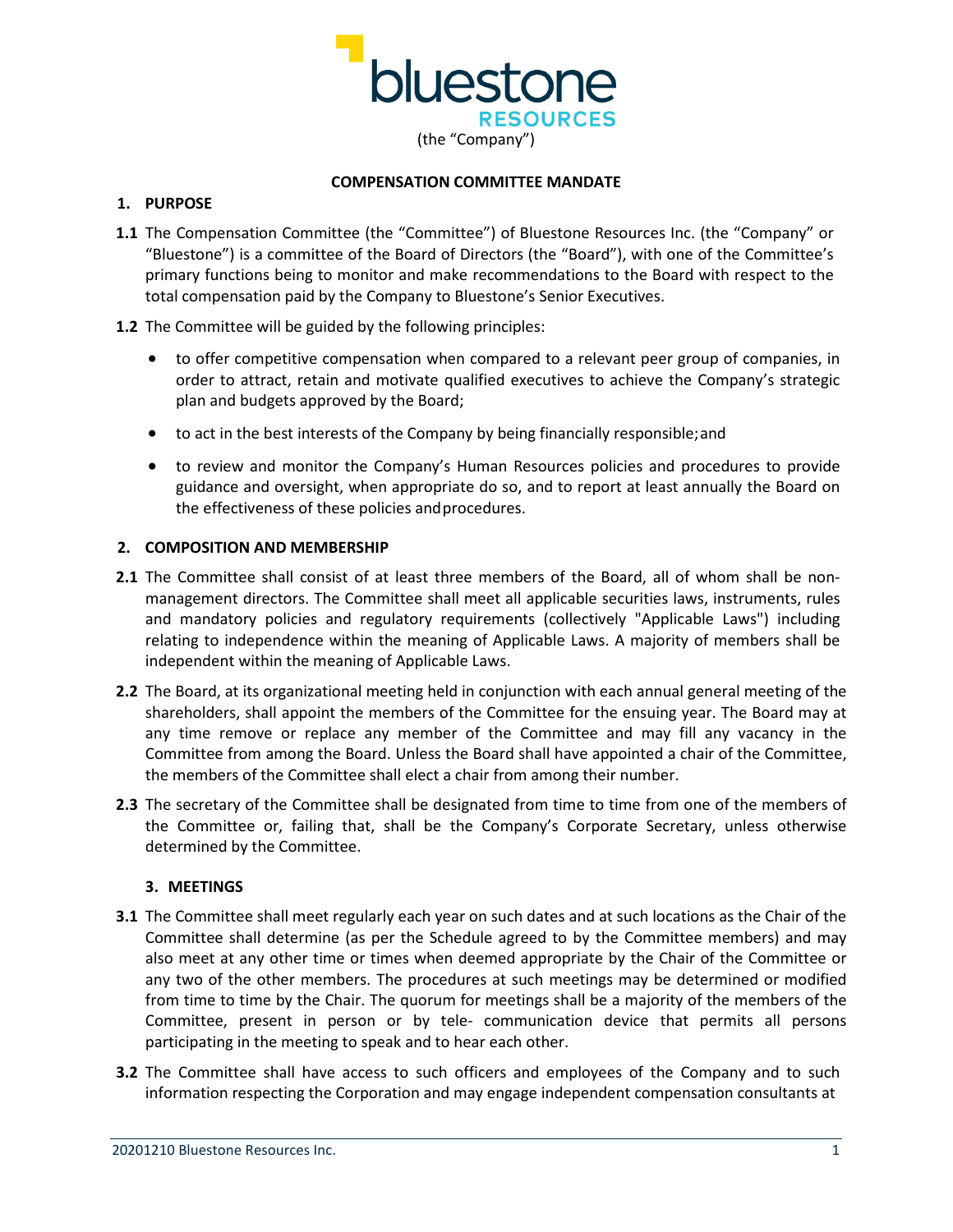the expense of the Corporation at least on a bi-annual basis, all as it considers to be necessary or advisable in order to perform its duties and responsibilities.

- **3.3** The Committee should hold an *in camera* session without any senior officers present at each meeting.
- **3.4** Any matter to be determined by the Committee shall be decided by a majority of the votes cast at a meeting of the Committee called for such purpose. Any action of the Committee may also be taken by an instrument or instruments in writing signed by all of the members of the Committee (including in counterparts) and any such action shall be as effective as if it had been decided by a majority of votes cast at a meeting of the Committee called for such purpose.

# **4. DUTIES AND RESPONSIBILITIES**

- **4.1** The Committee shall report its definitive determinations and recommendations to the Board.
- **4.2** Except as expressly provided in this Charter or the Articles of the Company, the Committee may fix its own rules of procedure.

### **4.3 Remuneration of Senior Officers**

- annually review and recommend to the Board for approval the remuneration of the senior officers of the Company, namely, the Chief Executive Officer (the "CEO"), the President, the Chief Financial Officer, any Vice-President, and any other employee of the Company having a comparable position as may be specifiedby the Board (collectively the "Senior Executives"), with such review being carried out in consultation with the CEO, other than the remuneration of the CEO;
- review and approve corporate goals and objectives for the next financial year of the Company relevant to the compensation of the CEO and the President, and, in light of those goals and objectives, to recommend to the Board the annual salary, bonus and other benefits, direct and indirect, of the CEO and the President, and to approve compensation for all other Senior Executives of the Company, after considering the recommendations of the CEO and the President, all within the human resources and compensation policies and guidelines approved by the Board;
- review human resources and compensation policies approved by the Board concerning the following:
	- o Senior Executive compensation, contracts, stock plans or other incentive plans, including making recommendations to the Board regarding equity-based compensation and options; and
	- o making a recommendation to the Board on the hiring or termination of any Senior Executive or on any special employment contract containing, or including, any retiring allowance or any agreement to take effect, or to provide for the payment of benefits in the event of a termination or change of control of the Company affecting a Senior Executive, or any amendment to any such contract or agreement;
- from time to time, review the Corporation's broad policies and programs in relation to benefits;
- annually receive from the CEO recommendations concerning annual compensation policies and budgets, including both short term incentives and long term incentives including stock options, for all employees;
- from time to time, review with the CEO the Company's broad policies on compensation for all employees and overall labour relations strategy foremployees;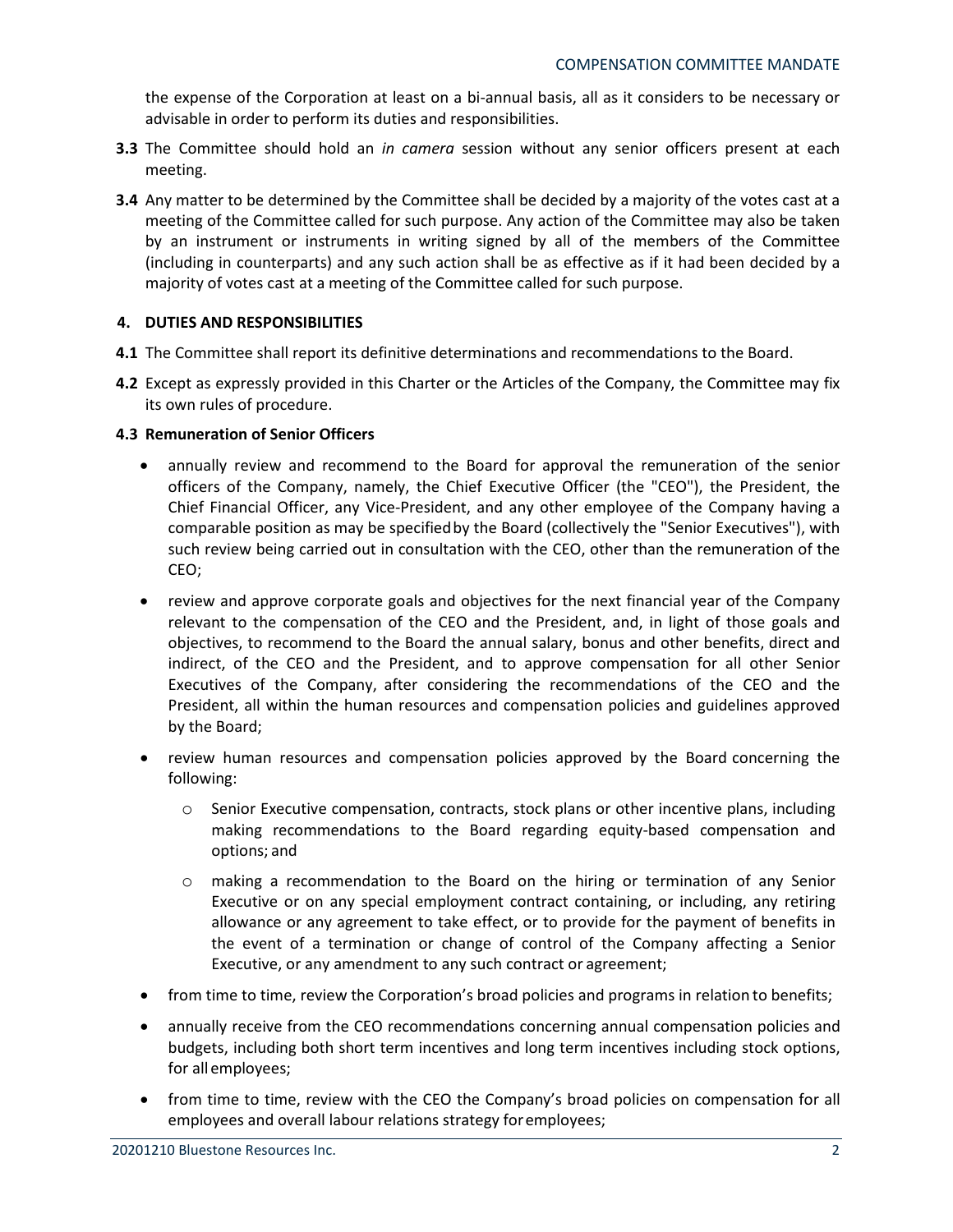• annually identify any risks associated with the compensation policies and practices of the Company that are reasonably likely to have a material adverse effect on the Company, considering the implications of any such risks and, to the extent deemed necessary by the Committee, establishing practices to identify and mitigate compensation policies and practices that could encourage Senior Executives to take inappropriate or excessive risks.

# **4.4 Remuneration of Directors**

Periodically review the adequacy and form of the compensation of directors and whether the compensation realistically reflects the responsibilities and risks involved in being an effective director, and report and make recommendations to the Board accordingly.

### **4.5** Share Ownership Guidelines

The Committee should review, and make a recommendation to the Board with respect to, any share ownership guidelines applicable to the Senior Executives and the directors and review the shareholdings of the Senior Executives and directors based on such guidelines established from time to time.

**4.6** Equity Based Compensation Plans

- oversee the equity based compensation plans of the Company, including ensuring that any required regulatory approval and shareholder approval is obtained for any equity based compensation plan of the Company; and
- determine those directors, Senior Executives, other employees and consultants of the Company who are entitled to participate in the equity based incentive plans of the Company, the number of options, common shares or other equity based securities of the Company allocated to each participant under each such plan, if any, the time or times when the ownership of such common shares or other equity based securities will vest for each participant and administer all matters relating to any equity based incentive plan of the Company and any employee bonus plan of the Company to which the Committee has been delegated authority pursuant to the terms of such plan or by a resolution passed by the Board.

### **4.7 Public Disclosure**

The Committee should review, and make a recommendation to the Board with respect to, any disclosure related to executive compensation included in any management information circular of the Company for any meeting of the shareholders of the Company and review and approve the report on executive compensation required by Applicable Laws to be included in any management information circular of the Company.

### **4.8 Other Responsibilities**

The Committee should review and assess the adequacy of this mandate from time to time and at least annually and submit any proposed amendments to the Board for consideration. The Committee should perform any other activities consistent with this mandate and Applicable Laws as the Committee or the Board deems advisable.

### **5. RESPONSIBILITIES OF THE COMMITTEE CHAIR**

- **5.1** The Committee Chair is responsible for the management and effective performance of the Committee and provides leadership to the Committee in fulfilling its mandate and any other matters delegated to it by the Board. The Committee Chair's responsibilities include:
	- providing leadership to the Committee and overseeing the functioning of theCommittee;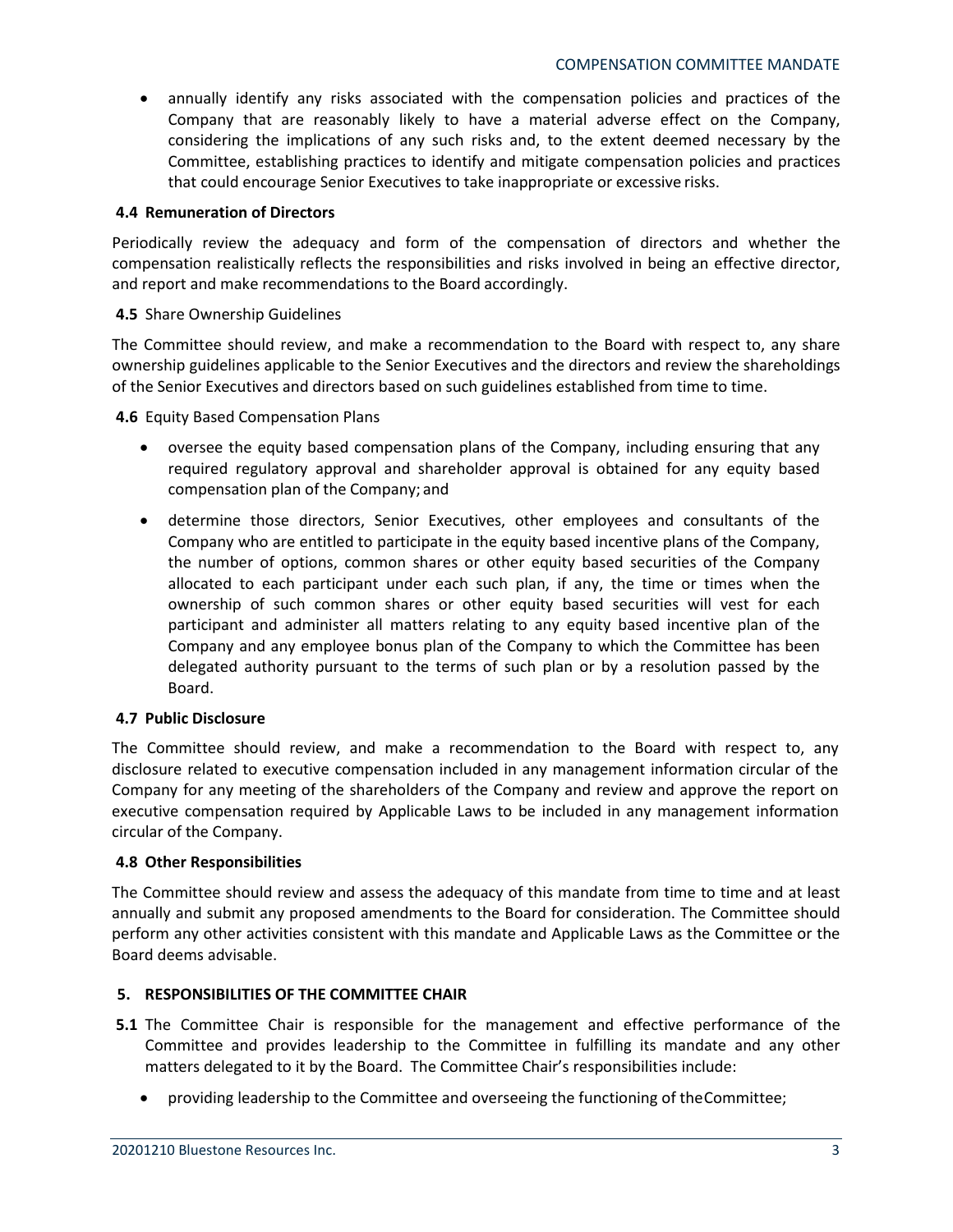- presiding over meetings of the Committee, unless not present, including *in camera* sessions;
- reporting to the Board following each meeting of the Committee on the activities, and any material recommendations and decisions, of the Committee and otherwise at such times and in such manner as the Chair considersadvisable;
- ensuring that the Committee meets at least twice per financial year of the Company and otherwise as is considered advisable;
- in consultation with the Chair of the Board and the members, establishing dates for holding meetings of the Committee;
- ensuring that Committee materials are available to any director uponrequest;
- acting as liaison and maintain communication with the Chair of the Board, the Lead Director, if any, and the Board;
- reporting annually to the Board on the role of the Committee and the effectiveness of the Committee in contributing to the effectiveness of theBoard;
- together with the Chair of the Corporate Governance Committee, overseeing the structure, composition and membership of, and activities delegated to, the Committee from time to time;
- attending, or arranging for another member of the Committee to attend, each meeting of the shareholders of the Company to respond to any questions from shareholders which may be asked of the Committee;
- arranging for an independent compensation consultant to conduct a compensation benchmark review of the Senior Executives and board of directors as required; and
- performing such other duties as may be delegated to the Chair by the Committee or the Board from time to time.

| Original approval date: | January 23, 2018          |  |  |
|-------------------------|---------------------------|--|--|
| Revised date:           | March 8, 2018             |  |  |
| Revised date:           | December 10, 2020         |  |  |
| Revised date:           | November 16, 2021         |  |  |
| Approved by:            | <b>Board of Directors</b> |  |  |